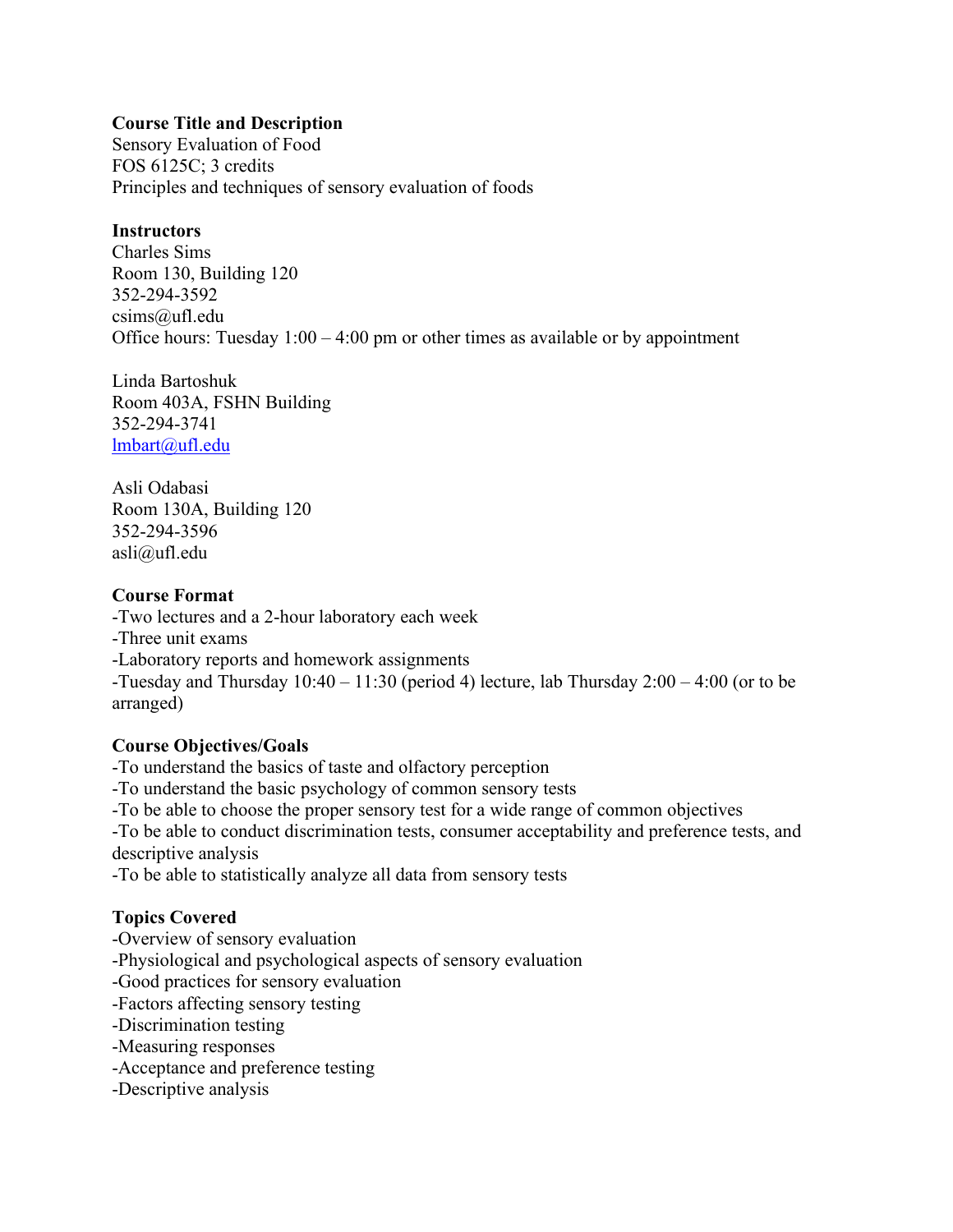-Sensory thresholds -Advanced statistical techniques

## **Grading System**

 $-300$  points  $= 3$  unit exams  $-140$  points = 7 laboratory reports or homework  $-396-440$  points (90-100%) = A; 374-395 points (85-89%) = B+; 352-373 points (80-84%) = B; 330-351 points (75-79%) = C+; 308-329 points (70-74%) = C; 286-307 points (65-69%) = D+; 264-285 points (60-64%) = D; 263 and below points (59% and below) = E For more information on grading please refer to: http://www.registrar.ufl.edu/catalog/policies/regulationgrades.html

## **Recommended Texts**

Sensory Evaluation of Food: Principles and Practices, 2<sup>nd</sup> Edition. H.T. Lawless and H. Heymann. Springer, 2010. ISBN 978-1441964878.

Sensory Evaluation Techniques, 5th Edition. M.C. Meilgaard, G.V. Civille, and B.T. Carr. CRC Press, 2016. ISBN 13:978-1-4822-1690-5

## **Class Policies**

-Attendance is mandatory and will be checked at every class. More than 3 unexcused absences will result in a loss of 10 points from your final grade

-Please be on-time

-Make-up exams and lab exercises will only be allowed if adequate notice and documentation is given prior to the exam or lab

--Homework and lab reports are due 2 weeks from issue or the lab exercise

-Laptop computers are welcome in class

# **Lecture Overview and Reading Assignments**

-Overview of sensory evaluation -Chap. 1 in Lawless, Chap. 1 in Meilgaard -Physiological and psychological aspects of sensory testing -Chap. 2 in Lawless, Chap. 2&5 in Meilgaard -Principles of good practice -Chap. 3 in Lawless, Chap. 3 in Meilgaard -Factors affecting sensory testing -Chap. 9 in Lawless, Chap. 4 in Meilgaard -Discrimination testing -Chap. 4&5 in Lawless, Chap. 6 in Meilgaard -Measuring responses -Chap. 7&Appendix III in Lawless, Chap. 5&7 in Meilgaard -Acceptance and Preference testing -Chap. 13 in Lawless, Chap. 7&12 in Meilgaard -Descriptive Analysis -Chap. 10 in Lawless, Chap. 9,10,11 in Meilgaard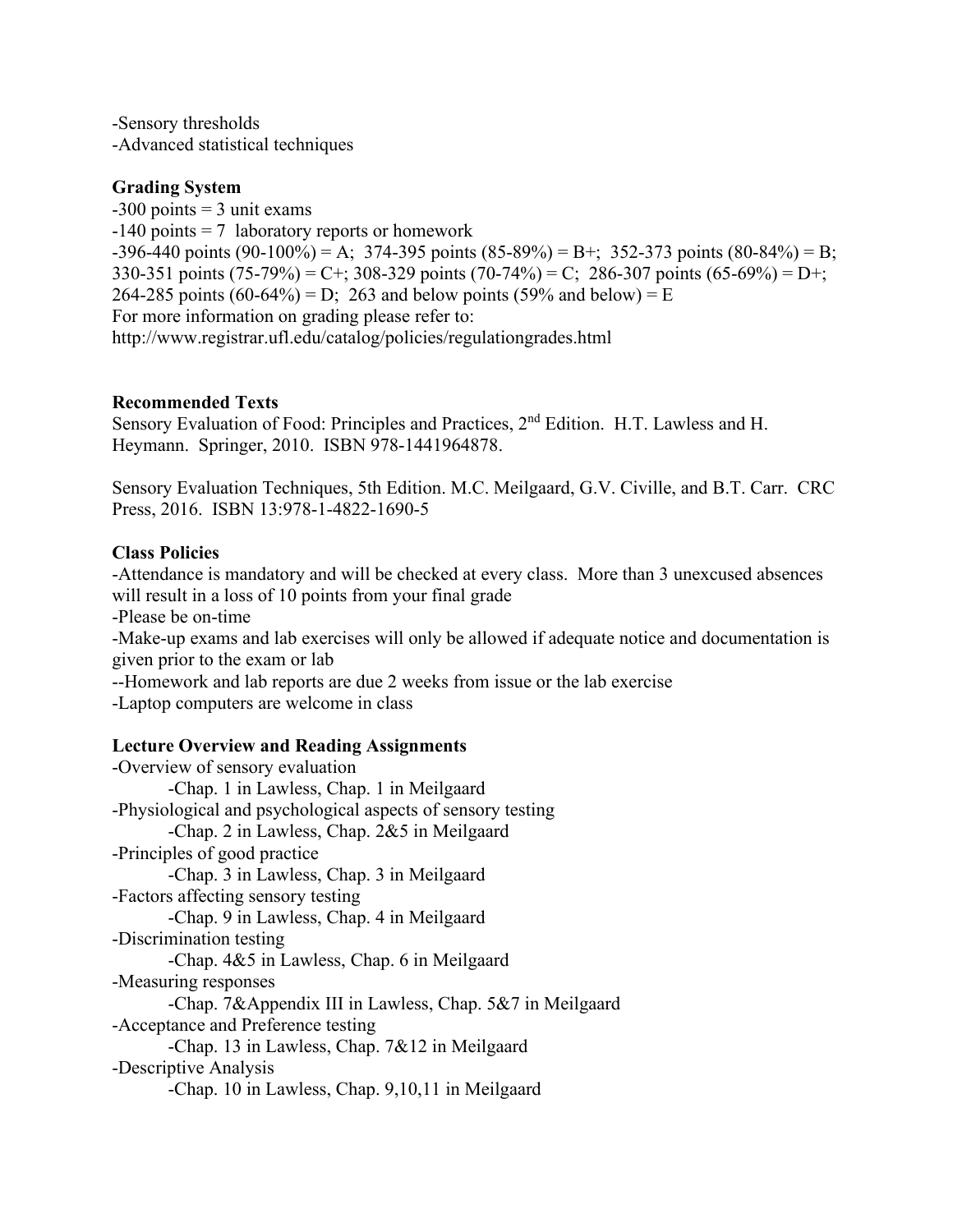-Sensory threshold -Chap. 6 in Lawless, Chap. 8 in Meilgaard -Advanced statistics -Handouts

## **Laboratory Exercises**

-Physiological and Psychological Aspects -Basic tastes and interactions -Retronasal and orthonasal olfaction -PROP test -Interaction of taste and olfaction (miracle fruit, gymnma) -Principles of Good Practice -Observe one of our sensory tests and critique -Discrimination Testing -Calculate panelists numbers needed, level of significance -Triangle, duo-trio -Measuring Responses -Computer examples of all statistics -Homework assignment -Descriptive Analysis (2 lab periods) -Develop lexicon, train = 1st lab period -Train, evaluate products = next lab period -Acceptance and Preference Testing (2 lab periods) -Students think of a sensory test and design as a team  $= 1<sup>st</sup>$  lab period -Conduct test  $= 2<sup>nd</sup>$  lab period -Advanced Statistics -Review journal article that uses some of the advanced statistics covered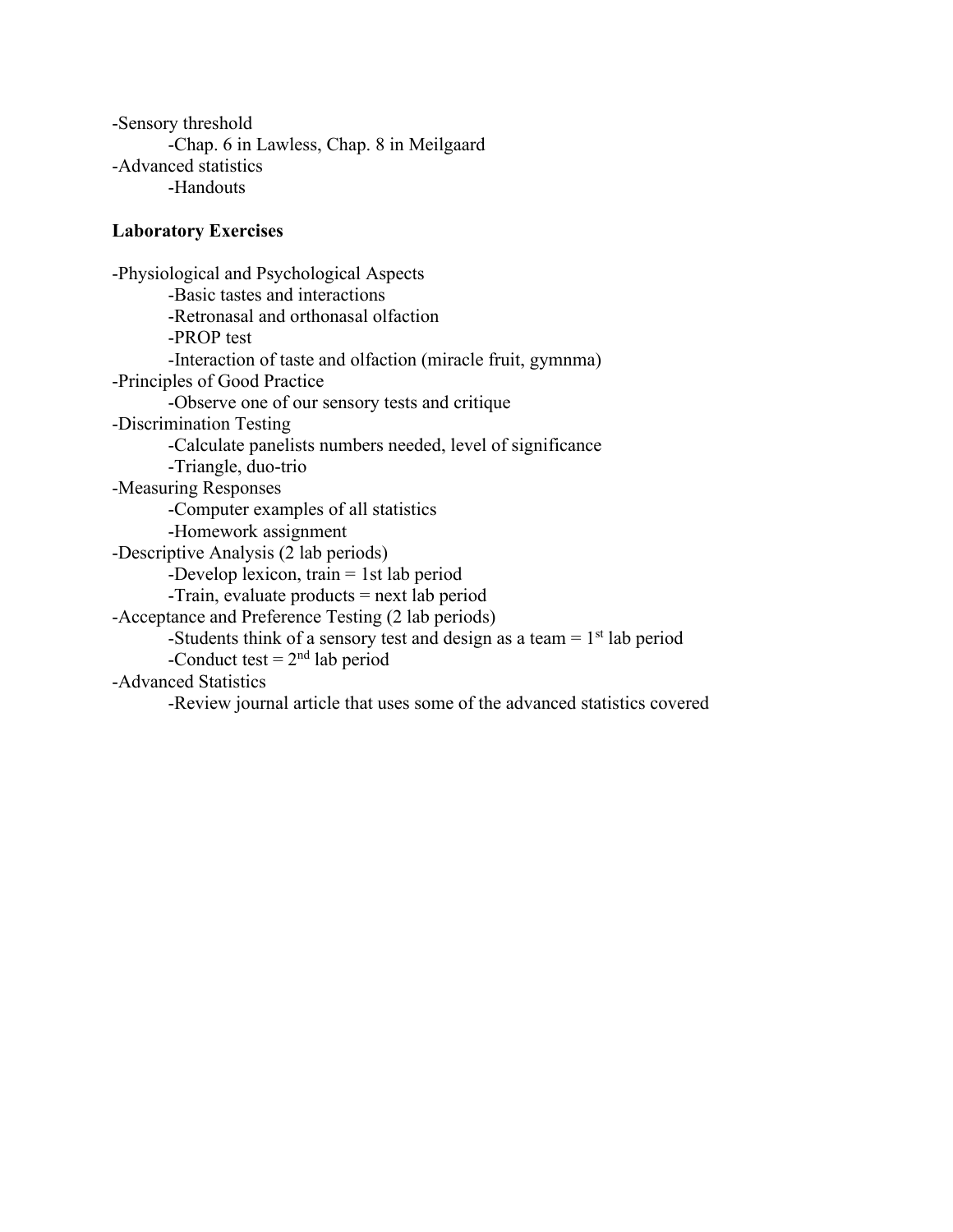# **Information for All Students**

## **Policy on In-Class Recording**

Students are allowed to record video or audio of class lectures. However, the purposes for which these recordings may be used are strictly controlled. The only allowable purposes are (1) for personal educational use, (2) in connection with a complaint to the university, or (3) as evidence in, or in preparation for, a criminal or civil proceeding. All other purposes are prohibited. Specifically, students may not publish recorded lectures without the written consent of the instructor. A "class lecture" is an educational presentation intended to inform or teach enrolled students about a particular subject, including any instructor-led discussions that form part of the presentation, and delivered by any instructor hired or appointed by the University, or by a guest instructor, as part of a University of Florida course. A class lecture does not include lab sessions, student presentations, clinical presentations such as patient history, academic exercises involving solely student participation, assessments (quizzes, tests, exams), field trips, private conversations between students in the class or between a student and the faculty or lecturer during a class session. Publication without permission of the instructor is prohibited. To "publish" means to share, transmit, circulate, distribute, or provide access to a recording, regardless of format or medium, to another person (or persons), including but not limited to another student within the same class section. Additionally, a recording, or transcript of a recording, is considered published if it is posted on or uploaded to, in whole or in part, any media platform, including but not limited to social media, book, magazine, newspaper, leaflet, or third party note/tutoring services. A student who publishes a recording without written consent may be subject to a civil cause of action instituted by a person injured by the publication and/or discipline under UF Regulation 4.040 Student

#### **Grades and Grade Points**

For information on current UF policies for assigning grade points, see https://catalog.ufl.edu/ugrad/current/regulations/info/grades.aspx

A statement related to class attendance and options for making up exams and other work. A standard statement is provided below.

# **Attendance and Make-Up Work**

Requirements for class attendance and make-up exams, assignments and other work are consistent with university policies that can be found at: https://catalog.ufl.edu/ugrad/current/regulations/info/attendance.aspx.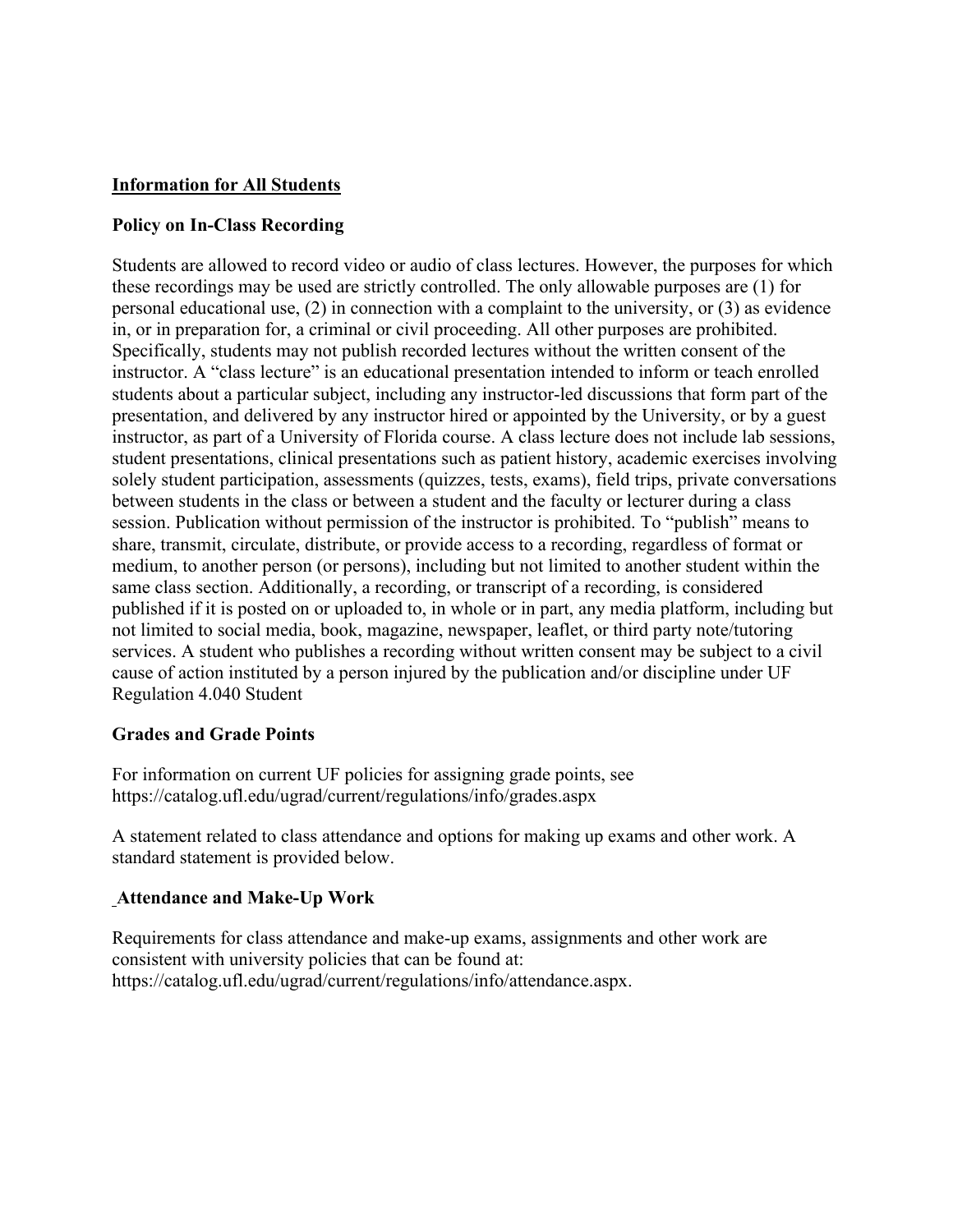## **Online Course Evaluation Process**

Student assessment of instruction is an important part of efforts to improve teaching and learning. At the end of the semester, students are expected to provide feedback on the quality of instruction in this course using a standard set of university and college criteria. These evaluations are conducted online at https://evaluations.ufl.edu. Evaluations are typically open for students to complete during the last two or three weeks of the semester; students will be notified of the specific times when they are open. Summary results of these assessments are available to students at https://evaluations.ufl.edu/results.

# **Academic Honesty**

As a student at the University of Florida, you have committed yourself to uphold the Honor Code, which includes the following pledge: "We, the members of the University of Florida community, pledge to hold ourselves and our peers to the highest standards of honesty and integrity." You are expected to exhibit behavior consistent with this commitment to the UF academic community, and on all work submitted for credit at the University of Florida, the following pledge is either required or implied: "On my honor, I have neither given nor received unauthorized aid in doing this assignment."

It is assumed that you will complete all work independently in each course unless the instructor provides explicit permission for you to collaborate on course tasks (e.g., assignments, papers, quizzes, exams). Furthermore, as part of your obligation to uphold the Honor Code, you should report any condition that facilitates academic misconduct to appropriate personnel. It is your individual responsibility to know and comply with all university policies and procedures regarding academic integrity and the Student Honor Code. Violations of the Honor Code at the University of Florida will not be tolerated. Violations will be reported to the Dean of Students Office for consideration of disciplinary action. For more information regarding the Student Honor Code, please see: http://www.dso.ufl.edu/sccr/process/student-conduct-honor-code.

# **Software Use**

All faculty, staff and students of the university are required and expected to obey the laws and legal agreements governing software use. Failure to do so can lead to monetary damages and/or criminal penalties for the individual violator. Because such violations are also against university policies and rules, disciplinary action will be taken as appropriate.

# **Services for Students with Disabilities**

The Disability Resource Center coordinates the needed accommodations of students with disabilities. This includes registering disabilities, recommending academic accommodations within the classroom, accessing special adaptive computer equipment, providing interpretation services and mediating faculty-student disability related issues. Students requesting classroom accommodation must first register with the Dean of Students Office. The Dean of Students Office will provide documentation to the student who must then provide this documentation to the Instructor when requesting accommodation.

0001 Reid Hall, 352-392-8565, www.dso.ufl.edu/drc/.